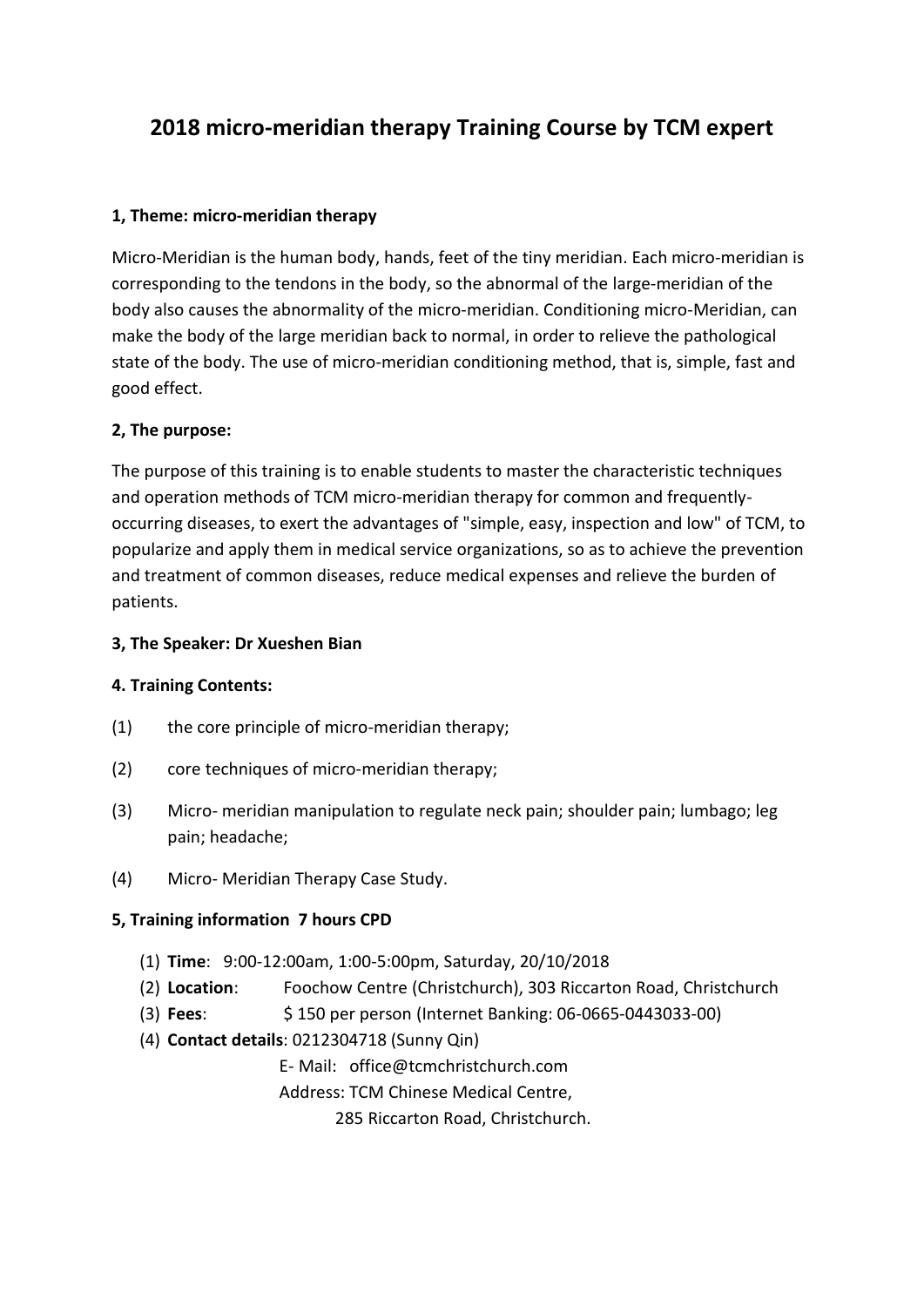### Attached:

The presenter's profiles:

Xueshen Bian, The founder of the micro-meridian Therapy, Beijing Pioneering Research Institute of Non-drug therapy, the deputy chairman of Chinese Traditional Medicine Association, Vice President of China Association of Bone Injury, vice chairman of the Chinese Traditional practice committee, Expert of Chinese Traditional Medicine Association TCM health.

While learning to be cautious old Chinese medicine after many years of clinical fully verified a lot of difficult diseases, "micro-meridian treatment" of the conditioning can be quickly restored physiological status. " micro-meridian diagnosis and Treatment " is still a domestic and foreign initiative, there is no second " micro-Meridian " theory and the monitoring bed. The "micro-meridian treatment" also filled a blank for non-drug therapy.

While learning to be influenced by family heritage, he has studied Traditional Chinese medicine since the last century, and developed the "foot Reflexology Method" to study a plurality of foot reflex zones (existing 200 foot reflex area), and write "contentment", greatly expanded the foot reflex area to treat disease and disease.

After more than 30 years of research, study, clinical, accumulated tens of millions of words of study notes, medical records and thousands of various hand-drawing, research, clinical application of "foot-toe diagnosis and treatment", "nail diagnosis", "pain therapy" and other methods of diagnosis and treatment, recorded the experience of learning Chinese medicine and growth process.

After painstaking research "meridian", lasted more than 30 years, combined with clinical practice, the creation of "micro-meridian Therapy", do not take medicine, not injections, only in the patient's hand or foot, away from the diseased parts, apply simple press, knead, push, press, pinch, shake and other techniques for conditioning, immediate, effective.

Good at: neck and shoulder leg pain, digestive system, gynecology, respiratory system, cardio-cerebrovascular, etc. All patients who have undergone the treatment of "micromeridian therapy" almost absolutely marvel at the effect of the rapid effects of the good, "micro-Meridian treatment Method" for non-drug therapy to add color, become a miracle in TCM diagnosis and treatment.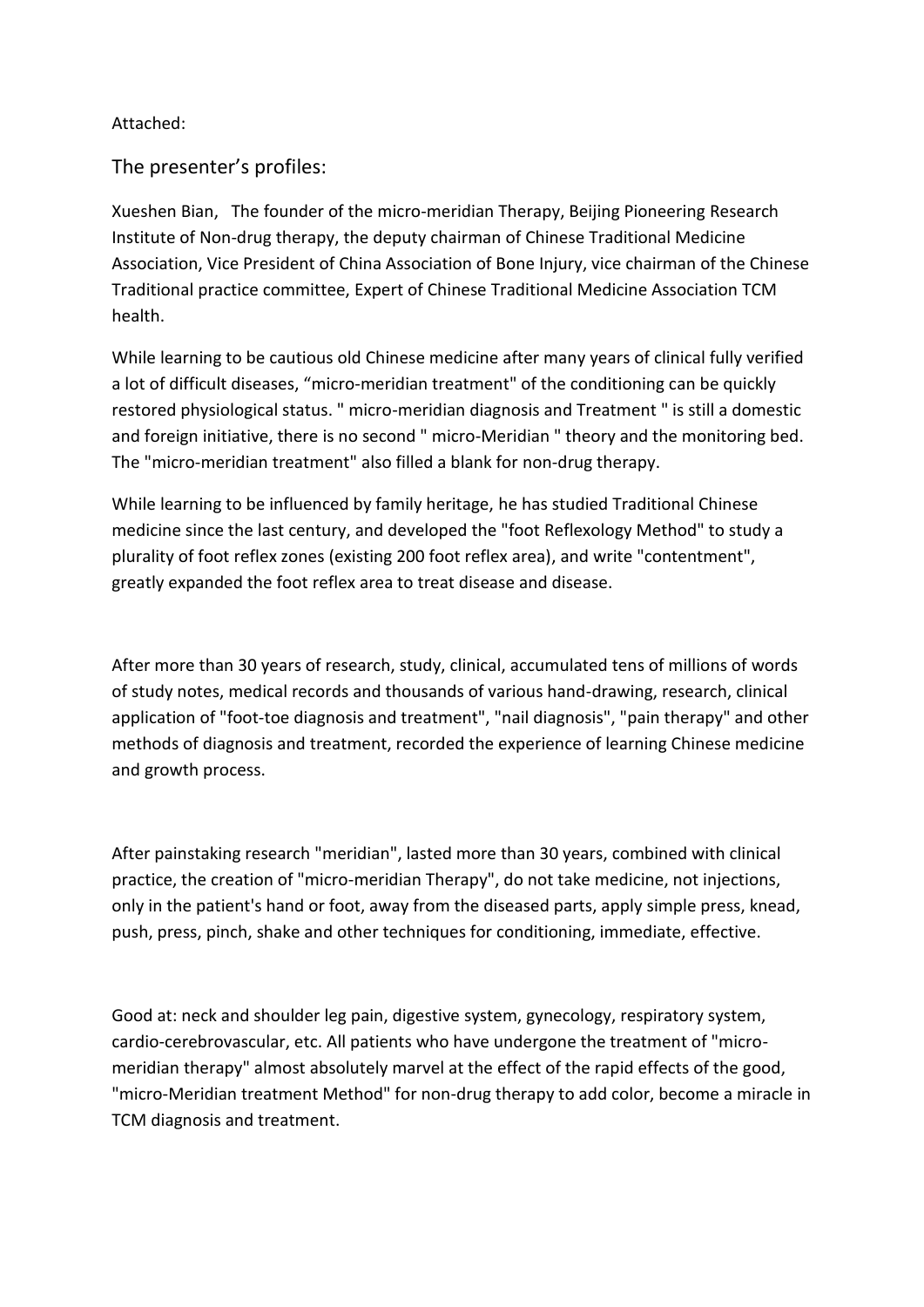## **micro-Meridian Origin:**

according to the <Nei Jing>, the abnormality of organs will react below the elbow and knee, and can be conditioned in these areas to achieve normal physiological state. Knowing about the Internal organs of human body (heart, spleen, liver, lungs and kidneys) and the human limbs (hands, feet ) between the relationship and position, as well as the bones of hands, feet, by ways of pressing, pressuring, rubbing, pushing, spinning, Pull and other methods, the body's deep abnormalities to regulate, remove disease, return to normal physiological state.

#### **"micro-Meridian treatment" principle:**

- 01. The theory of holographic: The name of holography begins with physics, that is, " All information ". Part is the epitome of the whole, part of the whole information, and the part is equal to the information contained in the whole. Holographic concept has been widely used in the field of medicine. such as, ear has all the information of the human body, the human ear from the morphology of the body is inverted in the embryo, the ear of each point ( area ) and the body of the various tissues and organs correspond to, this is reflected holographic phenomenon in the human body.
- 02. The principle of the theory of neural reflex: the systems of human body can keep close contact with each other, and make and coordinate, rely on complex body fluids, nerves and other systems to complete. Human body surface and viscera everywhere have receptors, when the receptors by the external environment or the stimulation of the body lesions, will cause nerve impulses, along the afferent nerve to the central nervous system, from the central nervous system analysis, synthesis of new reflection and then along the efferent nerve to the organs, glands or muscles, make the corresponding response.
- 03. The theory of Meridian: The theory of meridians is a doctrine that studies the interaction and influence of each part of human body, and also explains the physiological activities and pathological changes of human body. " meridian " is the general term of the meridians and collaterals in the human body. Meridian is composed of meridians and collaterals, including 12 meridians, 12 by the other, and eight veins of Qi.